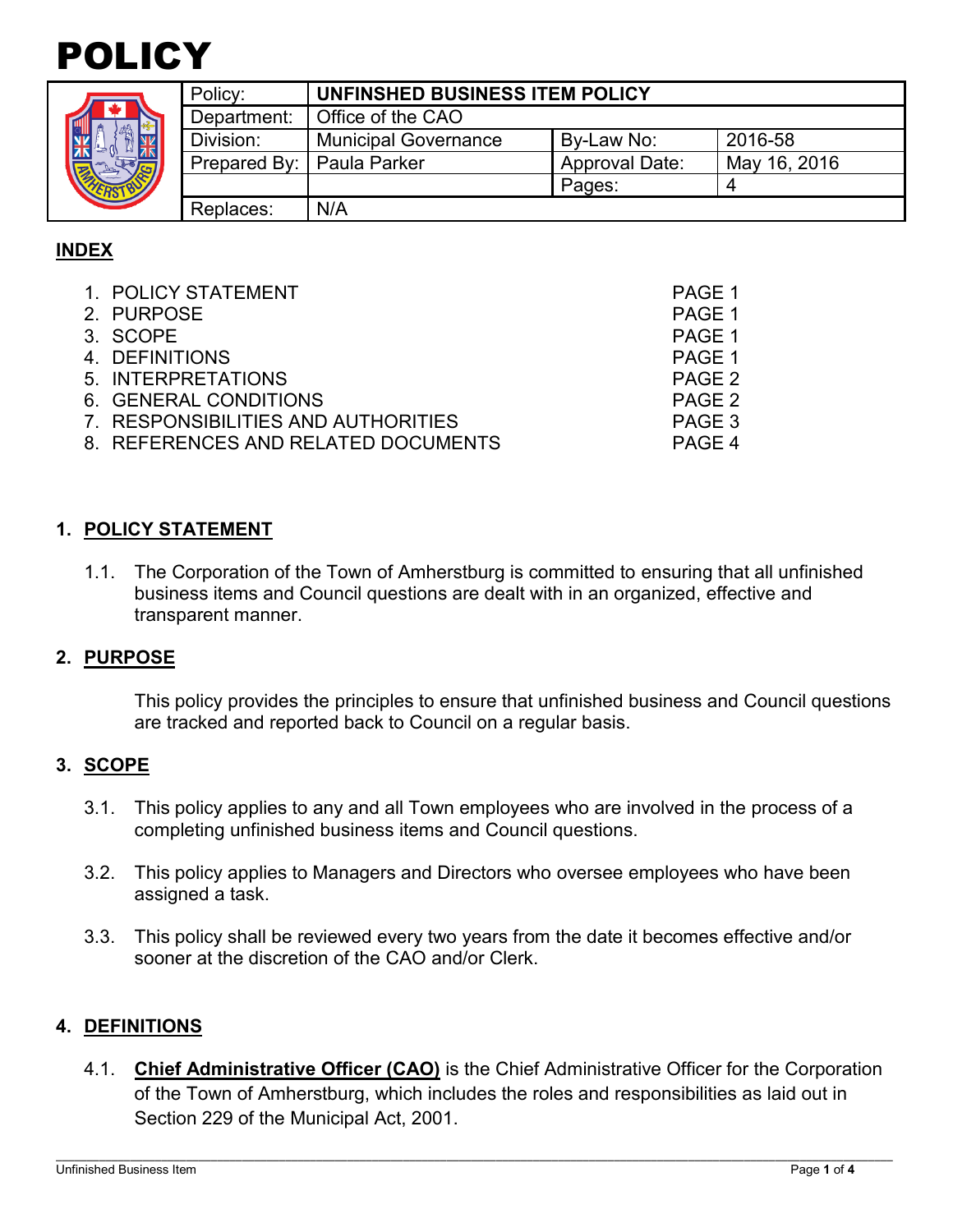- 4.2. **Clerk** is the Municipal Clerk for the Corporation of the Town of Amherstburg, which includes the roles and responsibilities as laid out in Section 228 of the Municipal Act, 2001.
- 4.3. **Council** refers to the current elected Council for the Corporation of the Town of Amherstburg. This includes, as an entirety, the Mayor, Deputy Mayor and Councillors.
- 4.4. **Council Question (CQ)** refers to a motion of direction provided by Council at a meeting of Council that is not contained in the Order of Business.
- 4.5. **Director** is the person responsible for direction and operational control of a division as defined on the Town's organizational structure.
- 4.6. **Manager** reports directly to a Director (or CAO in some instances) and who is responsible for a department within a division of the Corporation, as defined on the Town's organizational structure.
- 4.7. **Town** is the Corporation of the Town of Amherstburg.
- 4.8. **Unfinished Business (UFB) items** refers to council motions that have not been completed and are added to a list and provided to Council in the Order of Business at every Regular Council meeting until the item is complete.
- 4.9. **Unfinished Business (UFB) List** refers to the compilation of uncompleted Council Questions and Unfinished Business items that is provided to Council in the Order of Business at every Regular Council meeting.

## **5. INTERPRETATIONS**

5.1. Any reference in this Policy to any statute or any section of a statute shall, unless expressly stated, be deemed to be reference to the statute as amended, restated or re-enacted from time to time. Any references to a By-law or Town policy shall be deemed to be a reference to the most recent passed policy or By-law and any replacements thereto.

## **6. GENERAL CONDITIONS**

#### 6.1. **Creation of an Unfinished Business Item and Council Questions**

- 6.1.1. Council shall inform administration of a concern they would like reviewed, or request information by one of the following methods:
	- 6.1.1.1. Council supported motion, brought first to Council as a Notice of Motion
	- 6.1.1.2. Council supported motion of direction to administration
	- 6.1.1.3. Council supported motion/resolution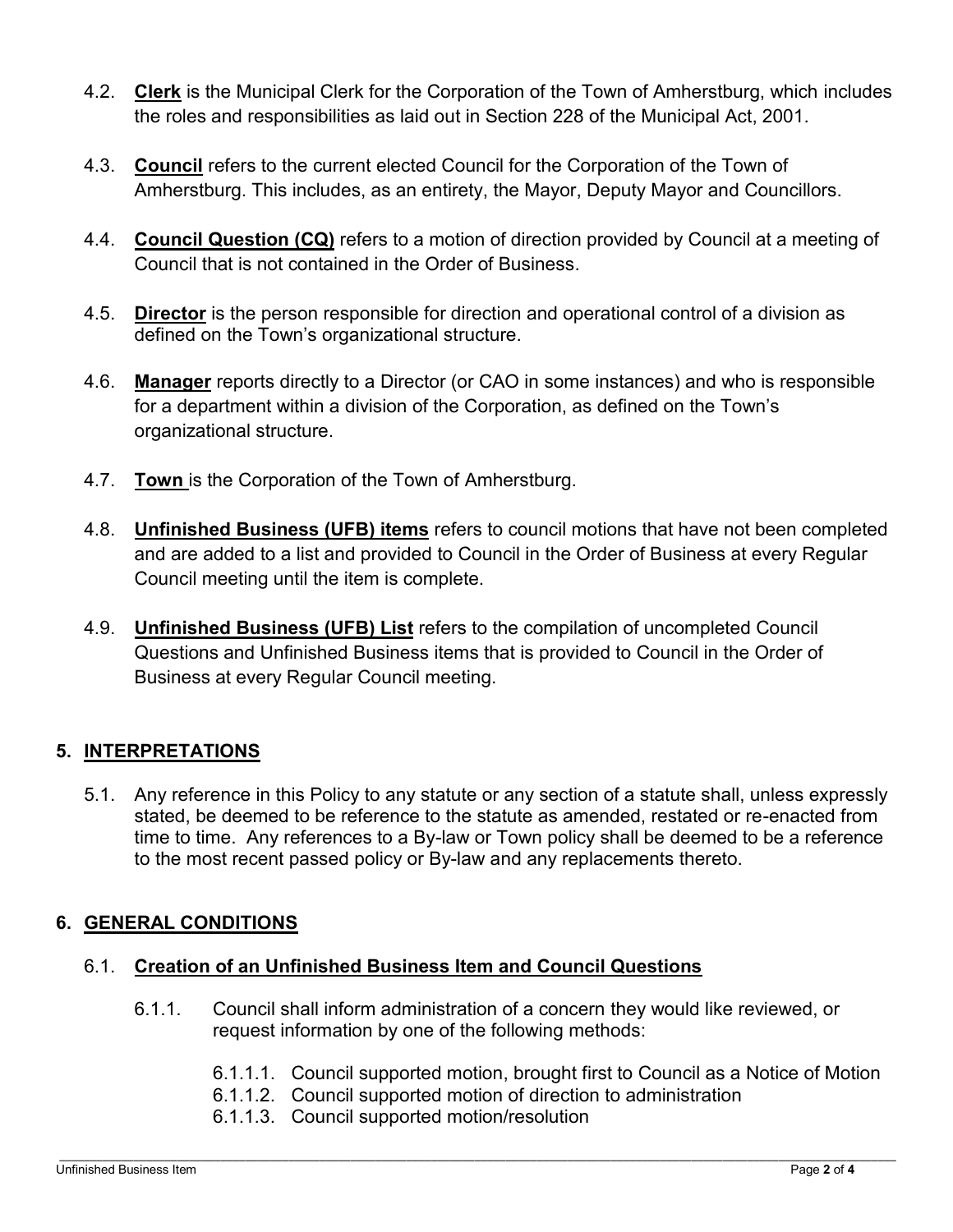## 6.2. **Recording Unfinished Business Items and Council Questions**

- 6.2.1. Once an UFB item and/or CQ has been created in accordance with section 6.1.1, the motion, along with the noted mover and seconder, is recorded by the Clerk's office.
- 6.2.2. The UFB item is assigned a council resolution number and transferred to the "Open Council Motions" worksheet of the UFB list that exists for each department.
- 6.2.3. The Director and/or Manager that the item is assigned to is required to provide comments on the UFB list to update Council on the progress of each item.

## 6.3. **Reporting to Council on Unfinished Business Items and Council Questions**

- 6.3.1. Upon completion of the UFB item and/or CQ, where a report to Council is required; the council resolution number shall be noted on the report as reference for Council.
- 6.3.2. For items that remain open, the UFB items list is provided to Council on the agenda of every Regular Meeting of Council, in accordance with the Town's Procedural By-law.

#### 6.4. **Completion of an Unfinished Business Item and Council Question**

- 6.4.1. Once an item is completed the Director and/or Manager transfers the task to the "Closed Council Motion" Worksheet.
- 6.4.2. The Director of each department shall be responsible to ensure that their departments Open/Closed Council Motion worksheets are kept up to date by their Managers to guarantee the most up to date information is provided to Council.

## **7. RESPONSIBILITIES AND AUTHORITIES**

- 7.1. **Clerk** has the authority and responsibility to:
	- 7.1.1. Record UFB Items and CQ's.
	- 7.1.2. Ensure it is assigned a council resolution number and added to the "Open Council Motions" worksheet.
	- 7.1.3. Ensure the UFB items are reported to Council on the agenda of all Regular Council meetings.
- 7.2. **Managers & SMT** have the authority and responsibility to:
	- 7.2.1. Ensure that UFB Items and CQ's are brought back to Council for review.